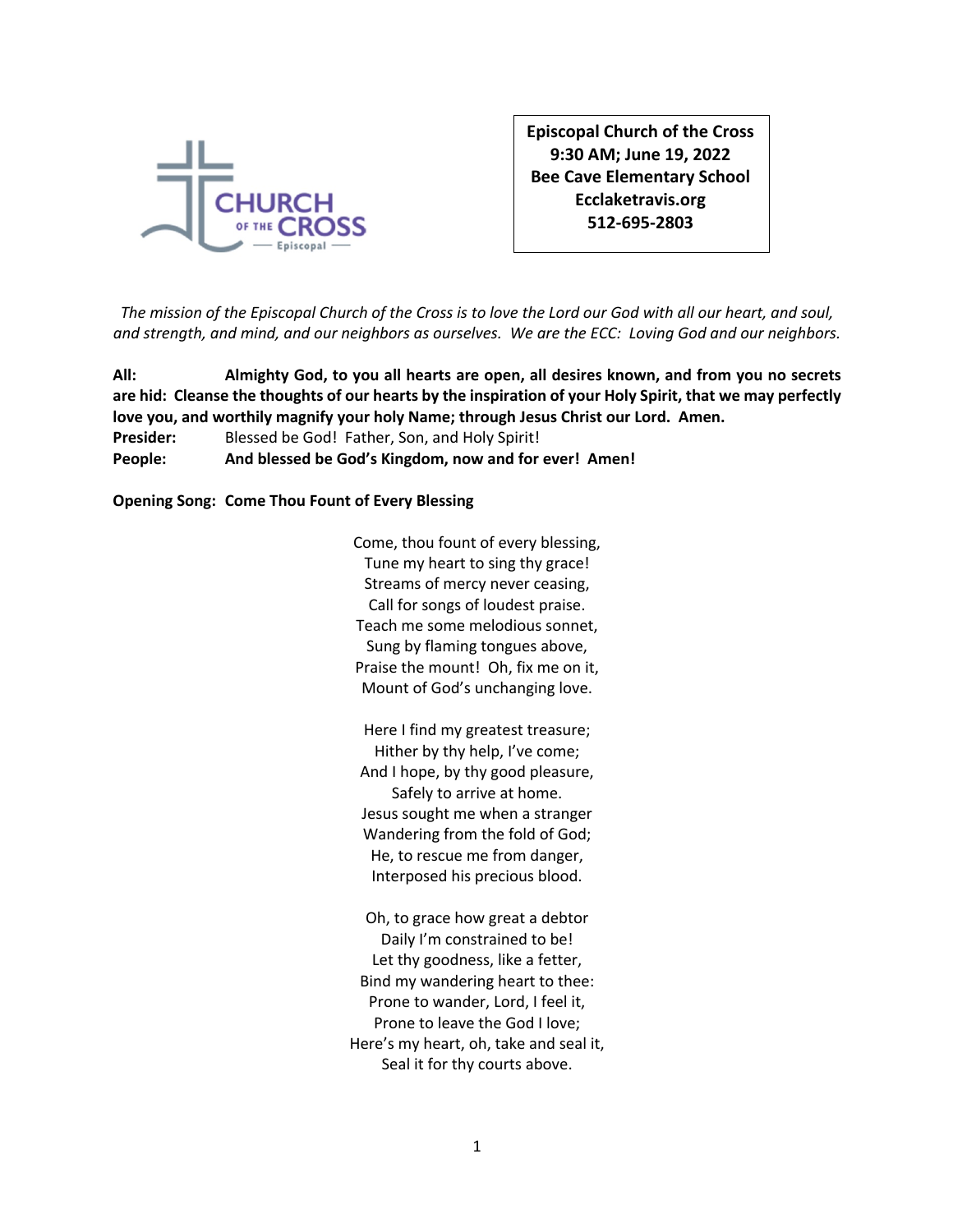**Presider:** Let us pray: O Lord, make us have perpetual love and reverence for your holy Name, for you never fail to help and govern those whom you have set upon the sure foundation of your lovingkindness; through Jesus Christ our Lord, who lives and reigns with you and the Holy Spirit, one God, for ever and ever. Amen.

#### **The First Reading: I Kings 19:1-15**

Ahab told Jezebel all that Elijah had done, and how he had killed all the prophets with the sword. Then Jezebel sent a messenger to Elijah, saying, 'So may the gods do to me, and more also, if I do not make your life like the life of one of them by this time tomorrow.' Then he was afraid; he got up and fled for his life, and came to Beer-sheba, which belongs to Judah; he left his servant there.

But he himself went a day's journey into the wilderness, and came and sat down under a solitary broom tree. He asked that he might die: 'It is enough; now, O Lord, take away my life, for I am no better than my ancestors.' Then he lay down under the broom tree and fell asleep. Suddenly an angel touched him and said to him, 'Get up and eat.' He looked, and there at his head was a cake baked on hot stones, and a jar of water. He ate and drank, and lay down again. The angel of the Lord came a second time, touched him, and said, 'Get up and eat, otherwise the journey will be too much for you.' He got up, and ate and drank; then he went in the strength of that food for forty days and forty nights to Horeb the mount of God. At that place he came to a cave, and spent the night there.

Then the word of the Lord came to him, saying, 'What are you doing here, Elijah?' He answered, 'I have been very zealous for the Lord, the God of hosts; for the Israelites have forsaken your covenant, thrown down your altars, and killed your prophets with the sword. I alone am left, and they are seeking my life, to take it away.'

He said, 'Go out and stand on the mountain before the Lord, for the Lord is about to pass by.' Now there was a great wind, so strong that it was splitting mountains and breaking rocks in pieces before the Lord, but the Lord was not in the wind; and after the wind an earthquake, but the Lord was not in the earthquake; and after the earthquake a fire, but the Lord was not in the fire; and after the fire a sound of sheer silence. When Elijah heard it, he wrapped his face in his mantle and went out and stood at the entrance of the cave. Then there came a voice to him that said, 'What are you doing here, Elijah?' He answered, 'I have been very zealous for the Lord, the God of hosts; for the Israelites have forsaken your covenant, thrown down your altars, and killed your prophets with the sword. I alone am left, and they are seeking my life, to take it away.' Then the Lord said to him, 'Go, return on your way to the wilderness of Damascus.

**Reader:** The word of the Lord. **People: Thanks be to God.**

**The Gospel: Luke 8:26-39**

# **Reader:** The Holy Gospel of our Lord Jesus Christ according to Luke. **People: Glory to you, Lord Christ.**

Then they arrived at the country of the Gerasenes, which is opposite Galilee. As he stepped out on land, a man of the city who had demons met him. For a long time he had worn no clothes, and he did not live in a house but in the tombs. When he saw Jesus, he fell down before him and shouted at the top of his voice, 'What have you to do with me, Jesus, Son of the Most High God? I beg you, do not torment me'— for Jesus had commanded the unclean spirit to come out of the man. (For many times it had seized him; he was kept under guard and bound with chains and shackles, but he would break the bonds and be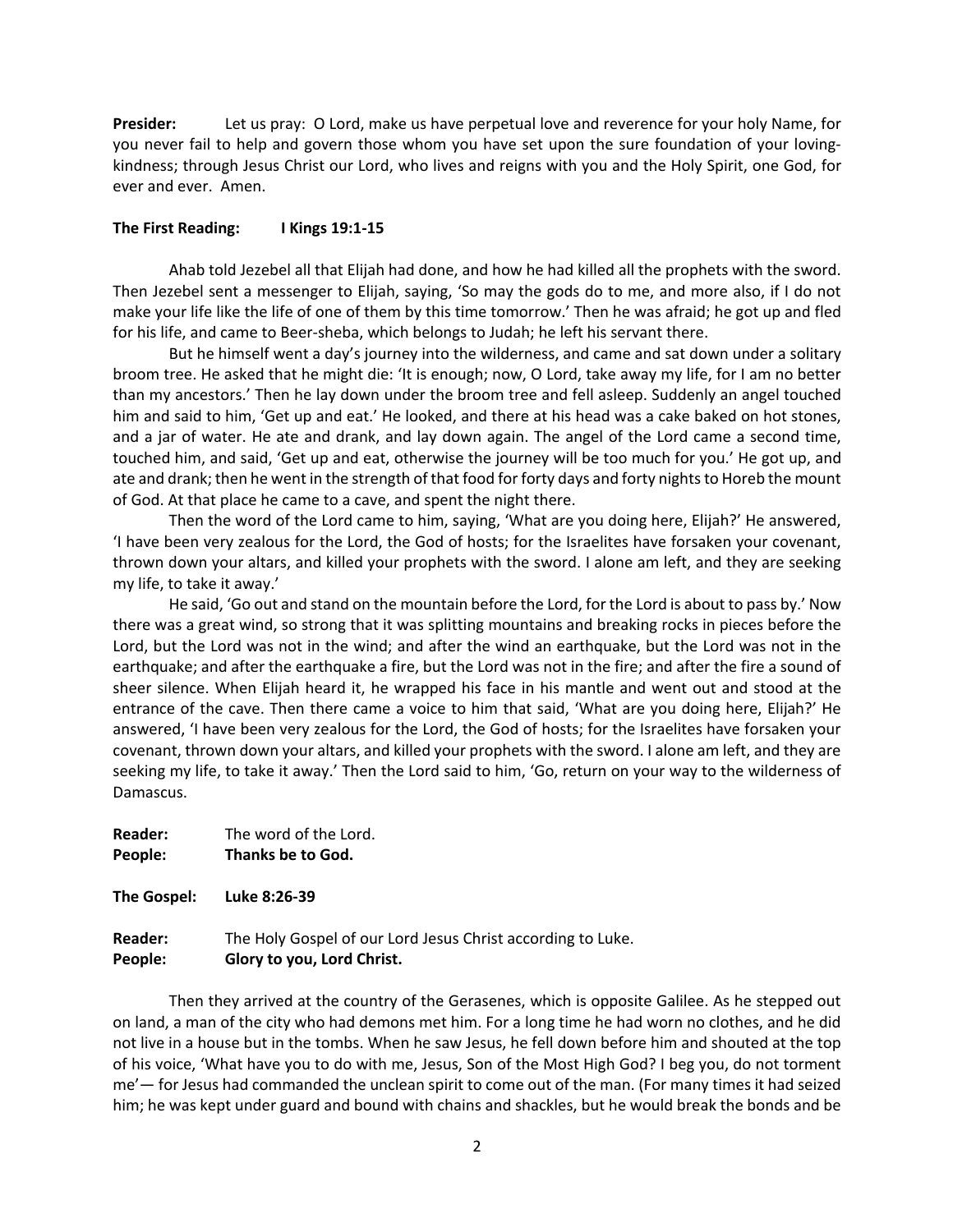driven by the demon into the wilds.) Jesus then asked him, 'What is your name?' He said, 'Legion'; for many demons had entered him. They begged him not to order them to go back into the abyss.

Now there on the hillside a large herd of swine was feeding; and the demons begged Jesus to let them enter these. So he gave them permission. Then the demons came out of the man and entered the swine, and the herd rushed down the steep bank into the lake and was drowned.

When the swineherds saw what had happened, they ran off and told it in the city and in the country. Then people came out to see what had happened, and when they came to Jesus, they found the man from whom the demons had gone sitting at the feet of Jesus, clothed and in his right mind. And they were afraid. Those who had seen it told them how the one who had been possessed by demons had been healed. Then all the people of the surrounding country of the Gerasenes asked Jesus to leave them; for they were seized with great fear. So he got into the boat and returned. The man from whom the demons had gone begged that he might be with him; but Jesus sent him away, saying, 'Return to your home, and declare how much God has done for you.' So he went away, proclaiming throughout the city how much Jesus had done for him.

| <b>Reader:</b> | The Gospel of the Lord.     |
|----------------|-----------------------------|
| People:        | Praise to you, Lord Christ. |

#### **The Message**

#### **The Prayers of the Community**

**Prayer Leader:** Good morning, Lord. We are your people, gathered in prayer; and we love you. We pray for your holy and Universal Church;

**People That we all may be one. Prayer Leader:** Grant that every member of the Church may truly and humbly serve you; **People: That your Name may be glorified by all people. Prayer Leader:** We pray for all bishops, priests, and deacons. **People: That they may be faithful ministers of your Word and Sacraments. Prayer Leader:** We pray for all who govern and hold authority in the nations of the world, and with special intention raise up the people of Ukraine; **People: That there may be justice and peace on the earth. Prayer Leader:** Give us grace to do your will in all that we undertake, that our works may find favor in your sight; **People: Lead us and guide us, we pray. Prayer Leader:** Have compassion on those who suffer from any grief or trouble; **People: That they may be delivered from their distress. Prayer Leader:** Give to the departed eternal rest. **People: Let light perpetual shine upon them. Prayer Leader:** We praise you for your saints who have entered into joy; **People: May we also come to share in your heavenly kingdom.**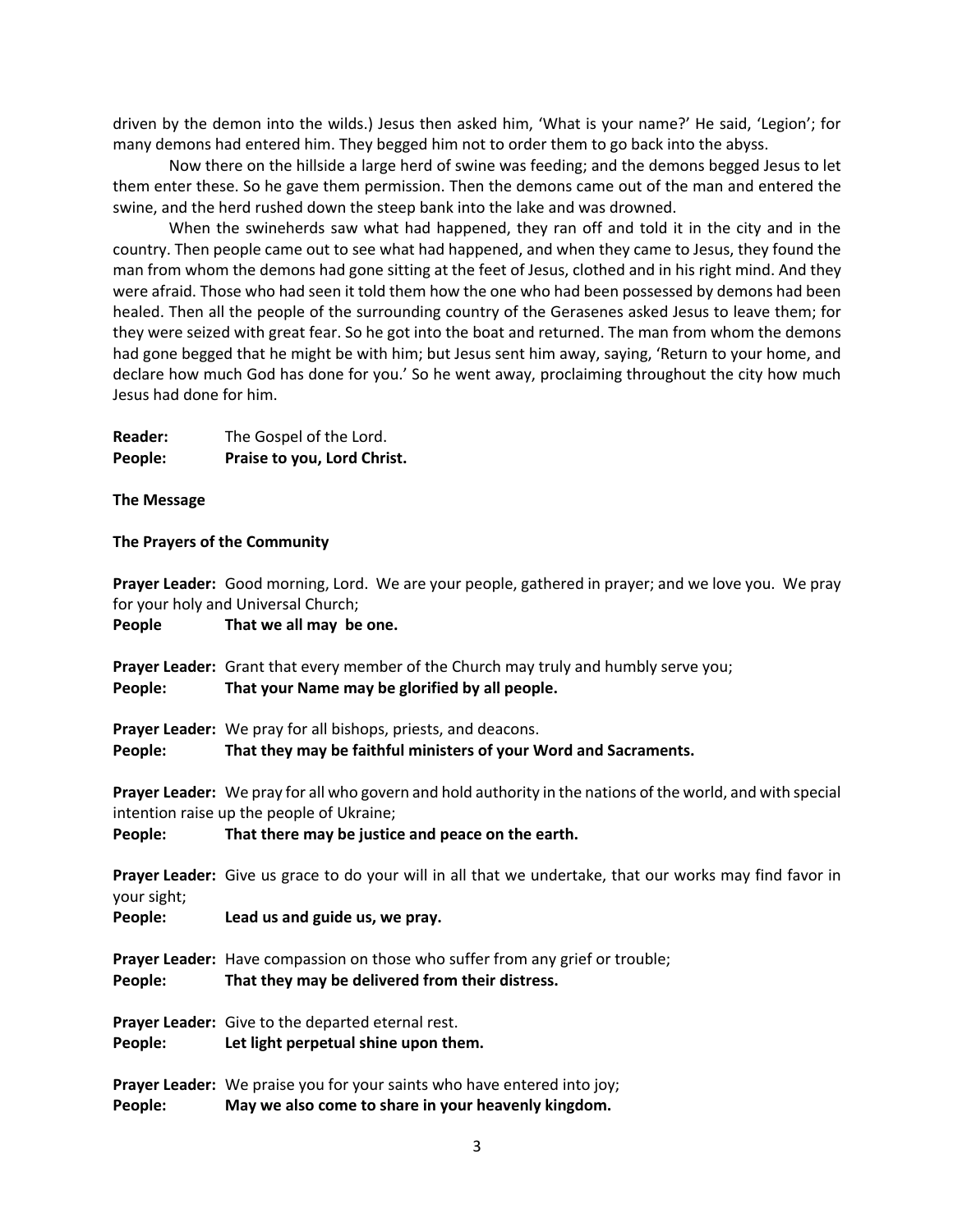**Prayer Leader:** We place before you the students, parents, teachers, staff, and administrators of the Bee Cave Elementary School, and all who gather in this space throughout the week;

**People: Guard them, and build them up, we pray.**

**Prayer Leader:** And now, either silently or aloud, we place before you our own needs and concerns… *An open space to offer our own petitions and thanksgivings.* Hear us, Lord; **People: For your mercy is great.**

**Prayer Leader:** We pray to you also for the forgiveness of our sins.

**People: Have mercy upon us, most merciful Father; in your compassion forgive us our sins, known and unknown, things done and left undone; and so uphold us by your Spirit that we may live and serve you in newness of life, to the honor and glory of your Name; through Jesus Christ our Lord. Amen.**

**Presider:** Almighty God has mercy on you, forgives you all your sins through our Lord Jesus Christ, strengthens you in all goodness, and by the power of the Holy Spirit keeps you in eternal life. Amen.

# **The Peace**

**Presider:** The peace of the Lord be always with you. **People: And also with you.** *The people greet one another with a sign of Christ's Peace…*

### **The Offering:**

*Offerings made by check or in cash may be placed in the offering basket as it comes by. Offerings can also be made by texting ECCLAKETRAVIS with your amount to 73256.*

**Song of Offering: Be Thou My Vision**

Be thou my vision, O Lord of my heart; naught be all else to me, save that thou art. Thou my best thought, by day or by night, waking or sleeping, thy presence my light.

Be thou my wisdom, be thou my true word; I ever with thee, and thou with me, Lord. Born of thy love, thy child may I be, thou in me dwelling and I one with thee.

Be thou my buckler, my sword for the fight. Be thou my dignity, thou my delight, thou my soul's shelter, thou my high tow'r. Raise thou me heav'nward, O Pow'r of my pow'r.

Riches I need not, nor vain empty praise; thou mine inheritance, now and always. Thou and thou only, be first in my heart, Ruler of heaven, my treasure thou art.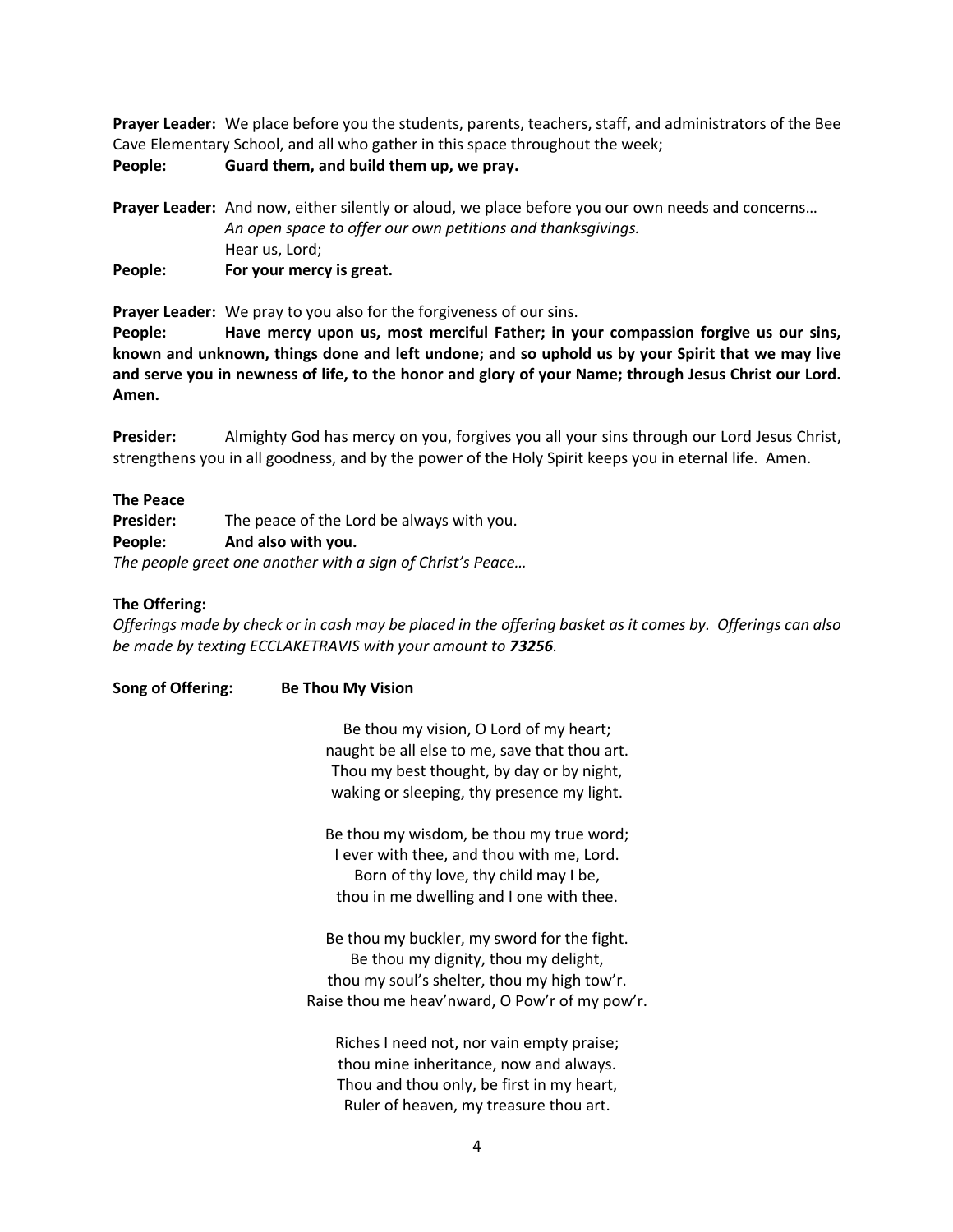High King of heaven, when vict'ry is won may I reach heaven's joys, bright heav'n's Sun! Heart of my heart, whatever befall, still be my vision, O Ruler of all.

# **The Great Thanksgiving**

| <b>Presider:</b> | The Lord be with you.                   |
|------------------|-----------------------------------------|
| People:          | And also with you.                      |
| <b>Presider:</b> | Lift up your hearts.                    |
| People:          | We lift them up to the Lord.            |
| <b>Presider:</b> | Let us give thanks to the Lord our God. |
| People:          | It is right give God thanks and praise. |

**Presider:** It is right, and a good and joyful thing, always and everywhere to give thanks to you, Father Almighty, Creator of heaven and earth. For by water and the Holy Spirit you have made us a new people in Jesus Christ our Lord, to show forth your glory in all the world. Therefore we praise you, joining our voices with Angels and Archangels and with all the company of heaven, who for ever sing this hymn to proclaim the glory of your Name:

**All: Holy, Holy, Holy Lord, God of power and might, heaven and earth are full of your glory. Hosanna in the highest. Blessed is he who comes in the name of the Lord. Hosanna in the highest.**

**Presider:** We give thanks to you, O God, for the goodness and love which you have made known to us in creation; in the calling of Israel to be your people; in your Word spoken through the prophets; and above all in the Word made flesh, Jesus, your Son. For in these last days you sent him to be incarnate from the Virgin Mary, to be the Savior and Redeemer of the world. In him, you have delivered us from evil, and made us worthy to stand before you. In him, you have brought us out of error into truth, out of sin into righteousness, out of death into life.

With those who have loved you, and sought you, and followed you throughout the ages, we pray this ancient story: On the night before he died for us, our Lord Jesus Christ took bread; and when he had given thanks to you, he broke it, and gave it to his disciples, and said, "Take, eat: This is my Body, which is given for you. Do this for the remembrance of me."

After supper he took the cup of wine; and when he had given thanks, he gave it to them, and said, "Drink this, all of you: This is my Blood of the new Covenant, which is shed for you and for many for the forgiveness of sins. Whenever you drink it, do this for the remembrance of me."

Therefore, according to his command, O Father,

**All: We remember his death, We proclaim his resurrection, We await his coming in glory;**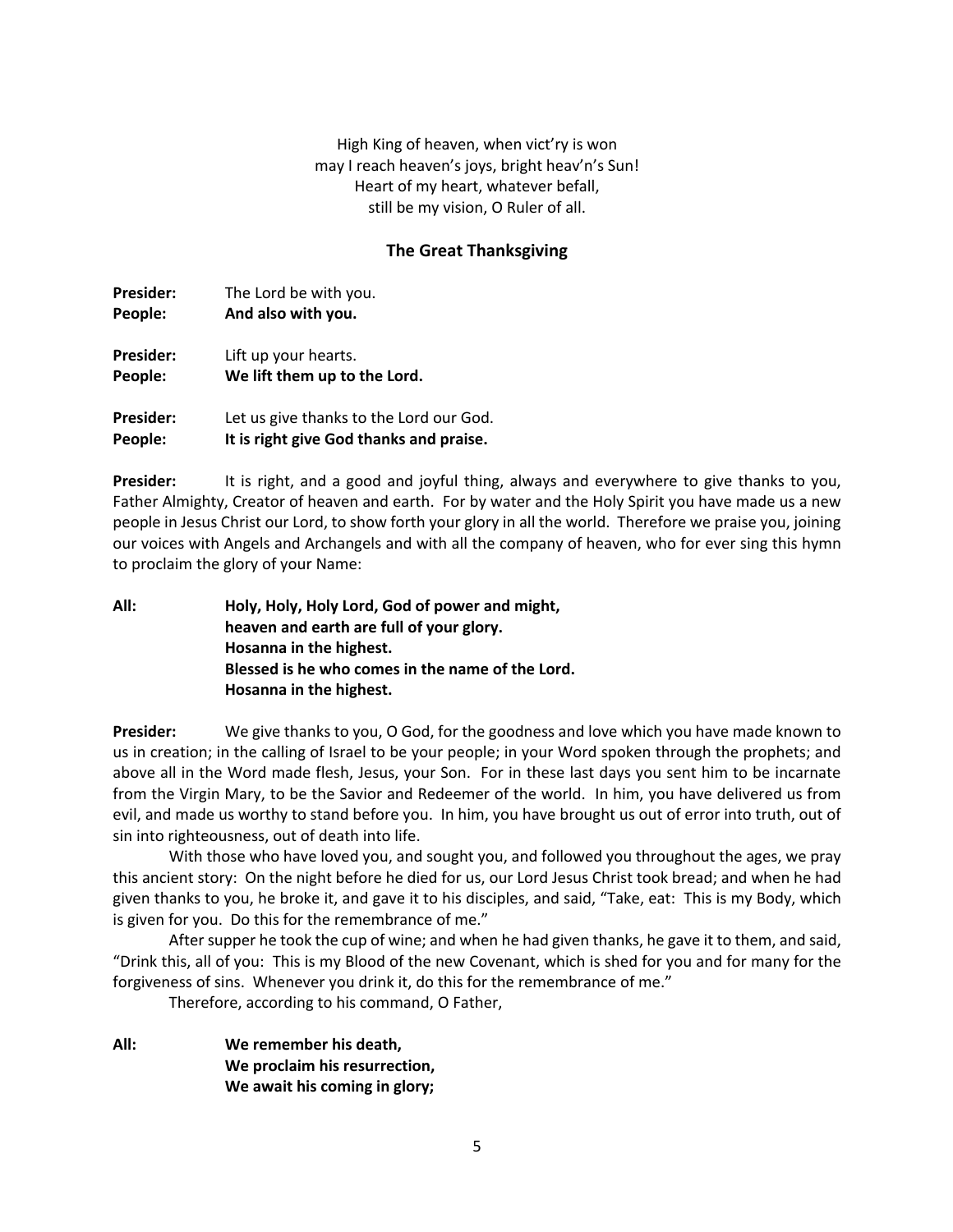**Presider:** And we offer our sacrifice of praise and thanksgiving to you, O Lord of all; presenting to you, from your creation, this bread and this wine.

We pray you, gracious God, to send your Holy Spirit upon these gifts that they may be the Sacrament of the Body of Christ and his Blood of the new Covenant. Unite us to your Son in his sacrifice, that we may be acceptable through him, being sanctified by the Holy Spirit. In the fullness of time, put all things in subjection under your Christ, and bring us to that heavenly country where, with all your saints, we may enter the everlasting heritage of your sons and daughters; through Jesus Christ our Lord, the firstborn of all creation, the head of the Church, and the author of our salvation.

By him, and with him, and in him, in the unity of the Holy Spirit all honor and glory is yours, Almighty Father, now and for ever.

### **All: Amen!**

### **The Lord's Prayer:**

**Our Father, who art in heaven, hallowed be thy Name, thy kingdom come, thy will be done, on earth as it is in heaven. Give us this day our daily bread. And forgive us our trespasses, as we forgive those who trespass against us. And lead us not into temptation, but deliver us from evil. For thine is the kingdom, and the power, and the glory, for ever and ever. Amen.**

**Presider:** Alleluia! Christ our Passover is sacrificed for us!

**People: Therefore let us keep the feast! Alleluia!**

**Presider:** The gifts of God for the people of God. Take them in remembrance that Christ died for you, and feed on him in your hearts, with thanksgiving.

| <b>Now the Silence</b>             |
|------------------------------------|
| Now the silence; now the peace     |
| Now the empty hands uplifted.      |
| Now the kneeling; now the plea     |
| Now the Father's arms in welcome.  |
| Now the hearing; now the power     |
| Now the vessel brimmed for pouring |
| Now the Body; now the Blood        |
| Now the joyful celebration         |
| Now the wedding; now the songs     |
| Now the heart forgiven leaping     |
| Now the Spirit's visitation        |
| Now the Son's epiphany             |
| Now the Father's blessing          |
| Now; Now; Now                      |
|                                    |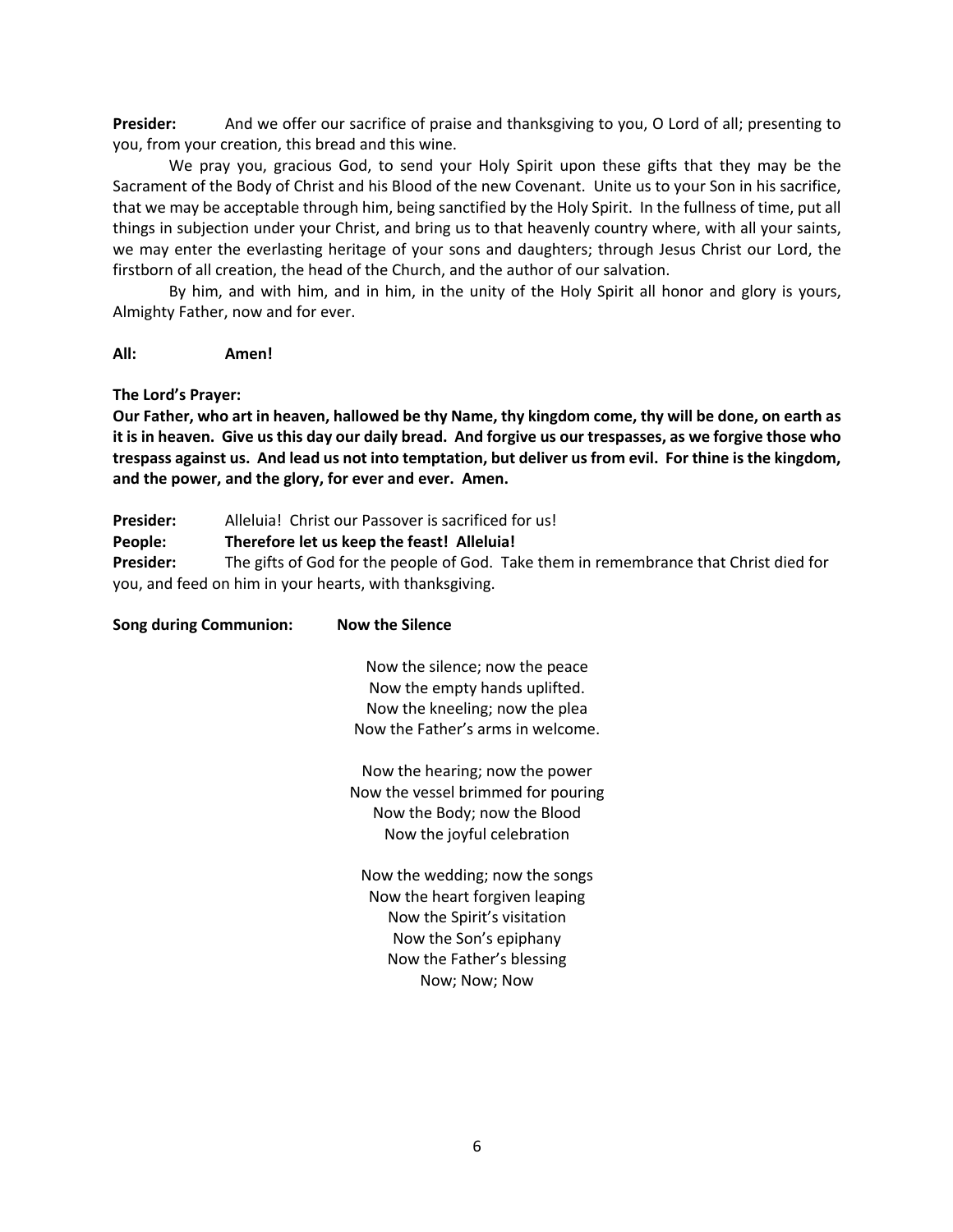#### **I Can Only Imagine**

I can only imagine what it will be like When I walk, by your side I can only imagine what my eyes will see When your face is before me I can only imagine

> Surrounded by your glory What will my heart feel Will I dance for you Jesus Or in awe of you be still Will I stand in your presence Or to my knees will I fall Will I sing hallelujah Will I be able to speak at all I can only imagine I can only imagine

I can only imagine when that day comes When I find myself standing in the Son I can only imagine when all I would do is forever Forever worship you I can only imagine

> Surrounded by your glory What will my heart feel Will I dance for you, Jesus Or in awe of you be still Will I stand in your presence Or to my knees will I fall Will I sing hallelujah Will I be able to speak at all I can only imagine I can only imagine

**Prayer of Sending:**

**Lord, make us instruments of your peace. Where there is hatred, let us sow love; where there is injury, pardon; where there is discord, union; where there is doubt, faith; where there is despair, hope; where there is darkness, light; where there is sadness, joy. Grant that we may not so much seek to be consoled as to console; to be understood as to understand; to be loved as to love. For it is in giving that we receive; it is in pardoning that we are pardoned; and it is in dying that we are born to eternal life. Amen.**

**The Blessing**